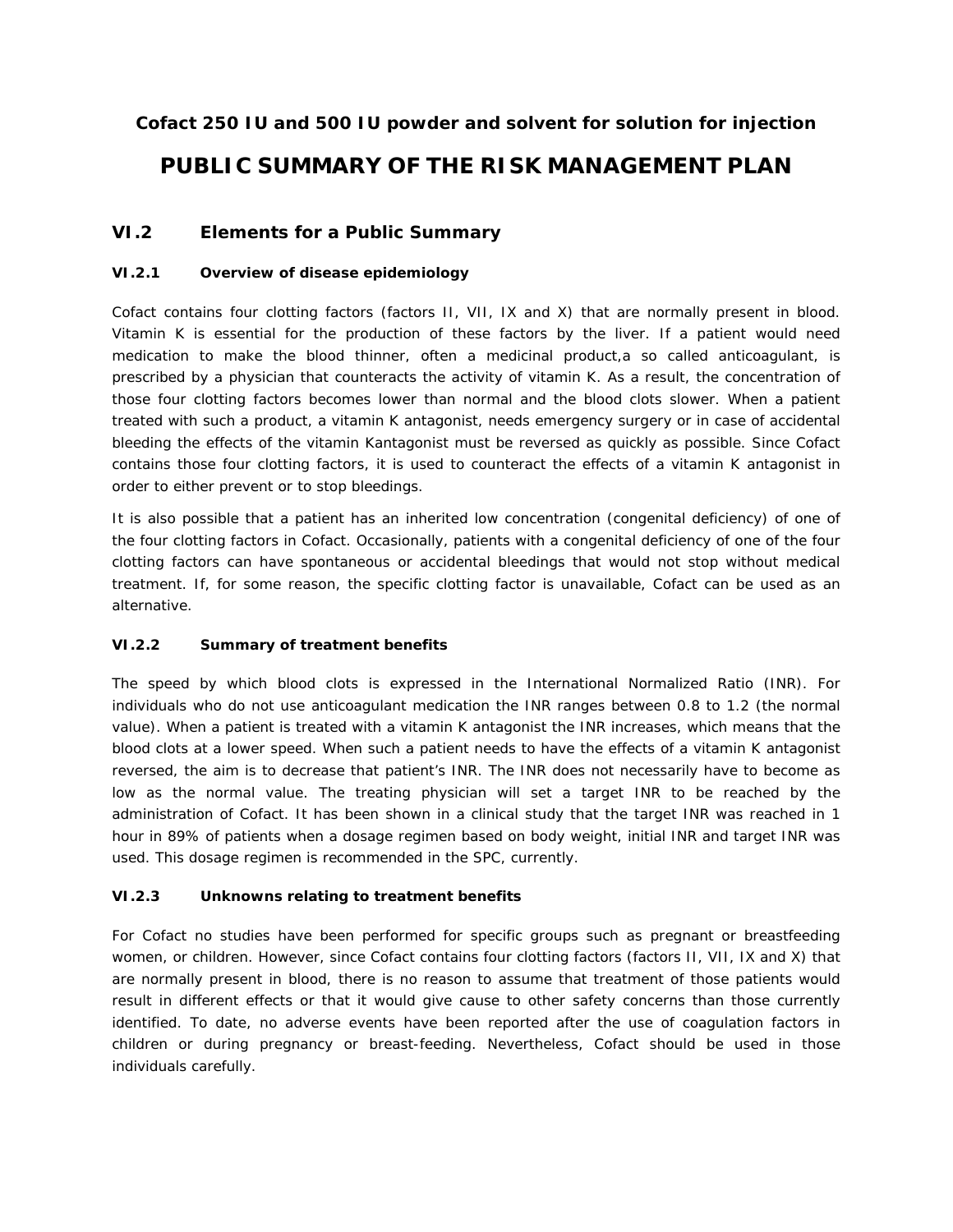## *VI.2.4 Summary of safety concerns*

## **Important identified risks**

| <b>Risk</b>                                                                       | What is known                                                                                                                                                                                                                                                                                                                                                                                                                                                                    | Preventability                                                                                                                                                                                                                                                                                              |
|-----------------------------------------------------------------------------------|----------------------------------------------------------------------------------------------------------------------------------------------------------------------------------------------------------------------------------------------------------------------------------------------------------------------------------------------------------------------------------------------------------------------------------------------------------------------------------|-------------------------------------------------------------------------------------------------------------------------------------------------------------------------------------------------------------------------------------------------------------------------------------------------------------|
| Acute serious allergic reaction<br>(anaphylactic or hypersensitivity<br>reaction) | As for all products that are<br>made from human blood there<br>is a small chance that a patient<br>would have a (severe) allergic<br>reaction after the administration<br>of Cofact. Signs and symptoms<br>of an allergic reaction are chest<br>tightness, breathlessness and a<br>low blood pressure. In scientific<br>literature a case was reported<br>on an assumed increased risk<br>on allergic reactions in patients<br>with IgA-deficiencyError!<br>Bookmark not defined | If a patient is known to have an<br>allergy to one of the<br>components of Cofact,<br>treatment should not be given.<br>Patients with IgA-<br>deficiency should<br>use Cofact with<br>caution, due to a<br>possible increased<br>risk for allergic<br>reactions or<br>anaphylactic<br>reactions.            |
|                                                                                   |                                                                                                                                                                                                                                                                                                                                                                                                                                                                                  | During treatment with Cofact,<br>the patient should be carefully<br>monitored for signs and<br>symptoms of an allergic<br>reaction. If symptoms of an<br>allergic reaction occur the<br>treatment must be stopped<br>immediately and the standard<br>treatment for allergic reactions<br>should be started. |
| <b>Blood clots</b><br>(thromboembolic events)                                     | Because Cofact is meant to<br>induce blood to clot there is a<br>possible risk that a patient<br>develops blood clots after<br>treatment.<br>Blood clots in the veins may<br>lead to a painful swelling of the<br>legs (deep vein thrombosis) and<br>very occasionally life<br>threatening or fatal clots in the<br>lungs.<br>In medical literature there are<br>some reports on the<br>development of blood clots that                                                          | To prevent blood clotting form<br>happening, treatment with<br>Cofact should only be initiated<br>under the supervision of a<br>physician experienced in the<br>treatment of patients with<br>clotting disorders. Also, precise<br>instruction to estimate the<br>optimal dose are given.                   |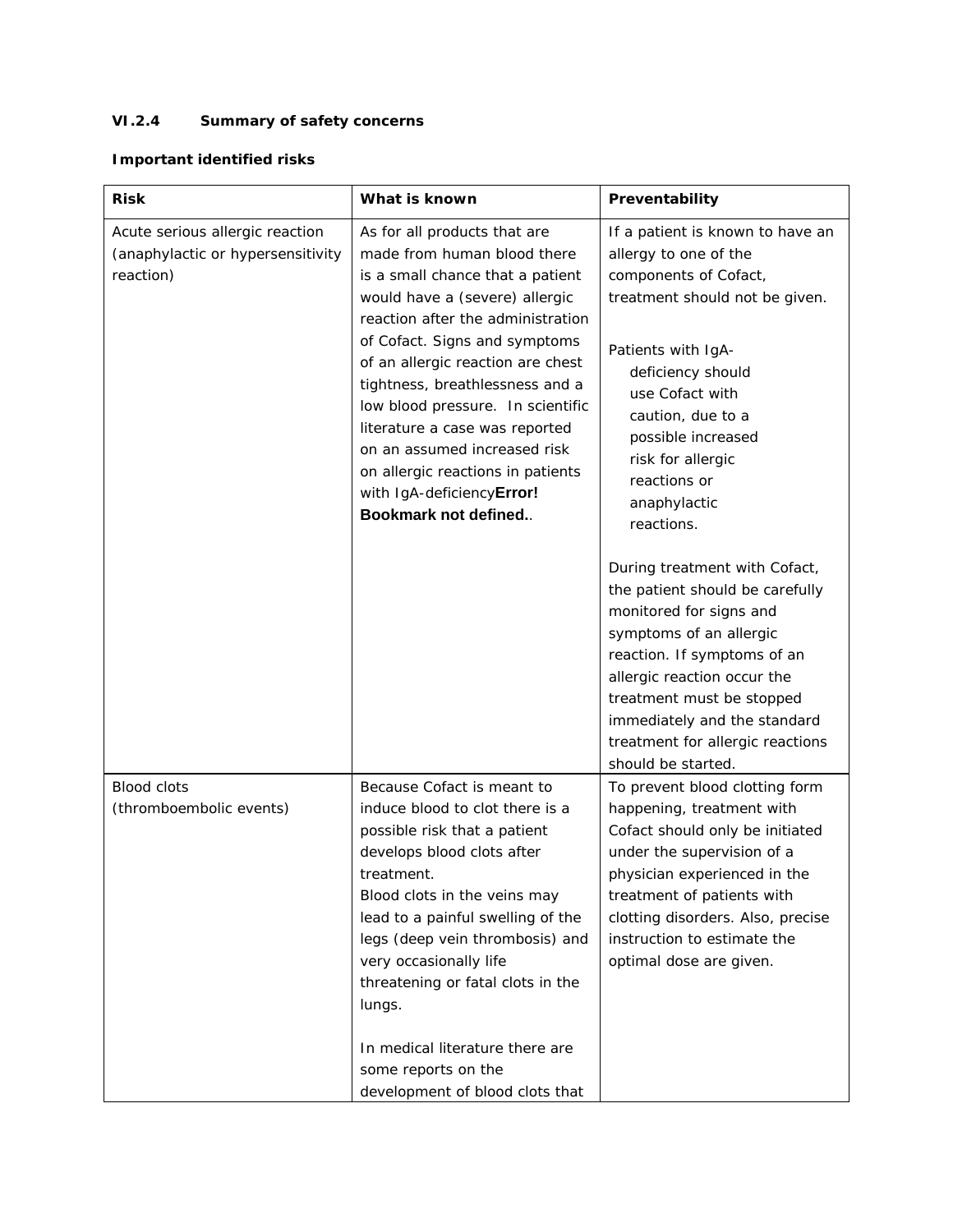| <b>Risk</b> | What is known                         | Preventability |
|-------------|---------------------------------------|----------------|
|             | could potentially be caused by        |                |
|             | treatment with products such as       |                |
|             | Cofact or other products with         |                |
|             | similar components. It is             |                |
|             | assumed that the following            |                |
|             | patients might have a higher          |                |
|             | chance on developing blood            |                |
|             | clots:                                |                |
|             | individuals who have                  |                |
|             | suffered a heart attack               |                |
|             | individuals who have had<br>$\bullet$ |                |
|             | (or still have) other diseases        |                |
|             | of the coronary arteries              |                |
|             | individuals with liver<br>٠           |                |
|             | diseases                              |                |
|             | newborn infants<br>$\bullet$          |                |
|             | individuals who have                  |                |
|             | recently undergone surgery            |                |

# **Important potential risks**

| <b>Risk</b>                 | What is known (Including reason why it is considered a<br>potential risk) |
|-----------------------------|---------------------------------------------------------------------------|
| Passing on infections       | When medicines prepared from human blood or plasma are                    |
| (Transmission of infectious | administered, the possibility of passing on infection cannot be           |
| agents)                     | totally excluded. Therefore, certain measures are put in place to         |
|                             | prevent infections being passed on to patients. These include             |
|                             | careful selection of blood and plasma donors to make sure those at        |
|                             | risk of carrying infections are excluded, and the testing of each         |
|                             | donation and pools of plasma for signs of virus/infections.               |
|                             | Manufacturers of these products also include steps in the                 |
|                             | processing of the blood or plasma that can inactivate or remove           |
|                             | viruses. Despite these measures, when medicines prepared from             |
|                             | human blood or plasma are administered, the possibility of passing        |
|                             | on infection cannot be totally excluded. This also applies to any         |
|                             | unknown or emerging viruses and other types of infections.                |
| Development of inhibitors   | On rare occasions, if a patient has an inherited very low                 |
|                             | concentration of one of the clotting factors II, VII, IX or X, it is      |
|                             | possible that the body does not recognise such a factor as                |
|                             | belonging to the patient's own body after Cofact is administered.         |
|                             | As a consequence, the patient's defence system (immune system)            |
|                             | might attempt to inactivate and remove that clotting factor from          |
|                             | the blood. In such a situation the immune system generates so             |
|                             | called inhibitors, but this can only happen when Cofact is                |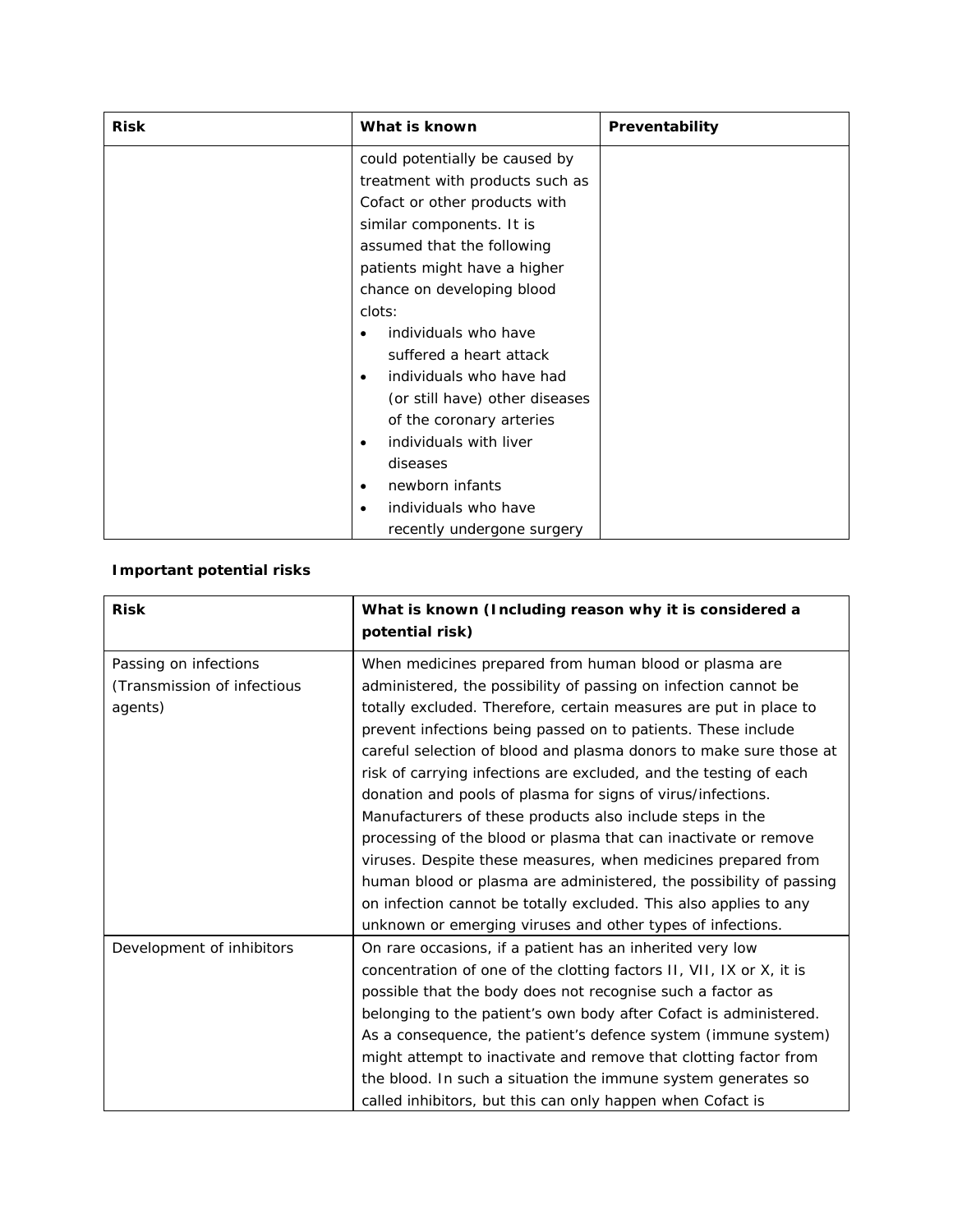| <b>Risk</b>              | What is known (Including reason why it is considered a<br>potential risk)                                                                                                                                                                                                                                                                                                                                                                                                                                                                                                                                                                                                                                                                                                                        |
|--------------------------|--------------------------------------------------------------------------------------------------------------------------------------------------------------------------------------------------------------------------------------------------------------------------------------------------------------------------------------------------------------------------------------------------------------------------------------------------------------------------------------------------------------------------------------------------------------------------------------------------------------------------------------------------------------------------------------------------------------------------------------------------------------------------------------------------|
|                          | administered repeatedly. Presence of inhibitors in a patient's blood<br>may cause a reduced clinical effect of Cofact.                                                                                                                                                                                                                                                                                                                                                                                                                                                                                                                                                                                                                                                                           |
|                          | There is no method to prevent the development of inhibitors. Still,<br>it is recommended to administer, if available, the specific clotting<br>factor the patient is lacking instead of Cofact.                                                                                                                                                                                                                                                                                                                                                                                                                                                                                                                                                                                                  |
| Off-Label use            | Cofact is only indicated as described in section VI.2.1 Overview                                                                                                                                                                                                                                                                                                                                                                                                                                                                                                                                                                                                                                                                                                                                 |
|                          | of disease epidemiology. The use of Cofact in patients treated<br>with rivaroxaban or dabigatranhas been described in scientific<br>literature. Rivaroxaban and dabigatran are so called Novel Oral<br>Anticoagulants (NOACs) and they differ from the traditional vitamin<br>K antagonists (VKAs) in that they can be administered in a fixed<br>dose. For that reason NOACs do not require regular monitoring for<br>dose adjustments unlike VKAs. However, as for any anticoagulant,<br>NOACs can cause potential life threatening bleedings and need to<br>be reversed in case of an emergency procedure. In the absence of<br>a specific antidote, the immediate reversal of the anticoagulant<br>effect could be achieved by administration of a prothrombin<br>complex concentrate (PCC). |
| <b>Medication Errors</b> | Calculation and establishing the correct dose can be complex and<br>incorrect dosing could lead to underdosing as well as overdosing of<br>Cofact.                                                                                                                                                                                                                                                                                                                                                                                                                                                                                                                                                                                                                                               |

## **Missing information**

| <b>Risk</b>                        | What is known                                                         |
|------------------------------------|-----------------------------------------------------------------------|
| There is limited information on    | The 4 clotting factors in Cofact are natural constituents of human    |
| the use of Cofact in children,     | blood and function like normal clotting factors. Cofact is used to    |
| pregnant or breast feeding         | restore the levels of one or more of these clotting factors to normal |
| women, patients with a poor        | concentrations in patients. Treatment with Cofact is therefore not    |
| kidney function, patients with a   | expected to be associated with any safety concern. Nevertheless,      |
| poor hepatic function, or          | Cofact should be used in those patients cautiously.                   |
| patients with a cardiac            |                                                                       |
| condition.                         |                                                                       |
|                                    | Cofact should be used during pregnancy and lactation only if          |
| Also, there is limited information | clearly indicated.                                                    |
| on the use of Cofact in pregnant   |                                                                       |
| or breastfeeding women.            |                                                                       |